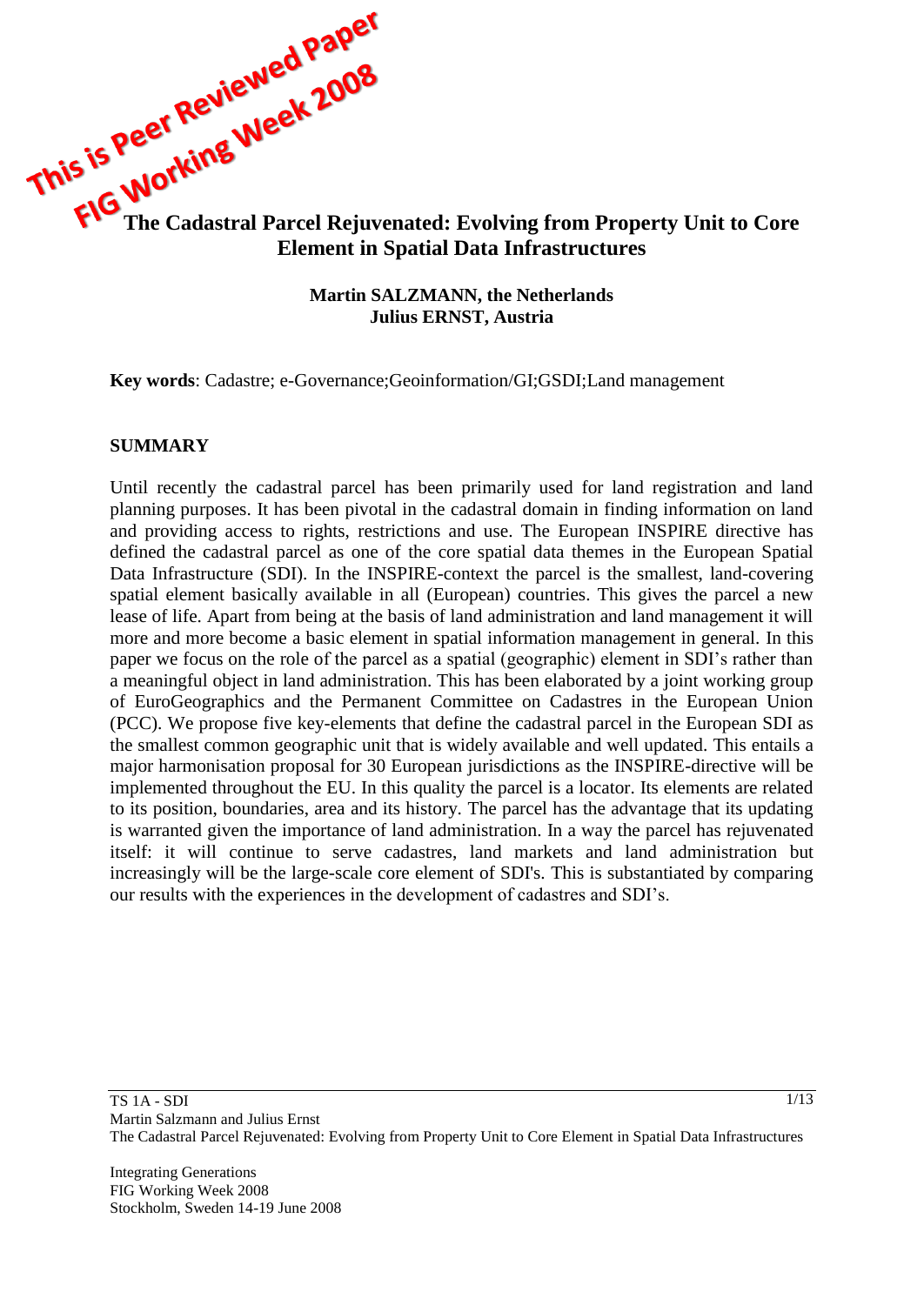# **The Cadastral Parcel Rejuvenated: Evolving from Property Unit to Core Element in Spatial Data Infrastructures**

### **Martin SALZMANN, the Netherlands, and Julius ERNST, Austria**

### **1. INTRODUCTION**

The cadastral parcel has since long been a core element in land administration. With the evolution of many cadastres towards multi-purpose cadastres in the last decades, the parcel has become a core element in many national spatial data infrastructures. At the European level the INSPIRE-initiative (Infrastructure for Spatial Information in the European Community) has developed into a directive (INSPIRE, 2007) laying the foundation for a European Spatial Data Infrastructure.

The INSPIRE-directive not only defines what objects should be included in the European SDI, but also so-called implementation rules, required services and conditions under which the information should be made available. The environmental community has been at the basis of the INSPIRE-initiative, but its scope has widened and it now is the foundation for a European SDI. The INSPIRE-directive is special in the sense that it will harmonize the spatial data infrastructure for close to 30 jurisdictions with already well established national spatial data infrastructures (NSDI"s).

One of the key-objects in INSPIRE is the cadastral parcel and in this paper we will discuss the proposal that has been made for the implementation of the cadastral parcel in the European SDI. A joint working group of EuroGeographics" Expert Group on Cadastre and Land Registry and the Permanent Committee on Cadastre in the European Union (PCC) has prepared the proposal for the definition of the parcel in INSPIRE and provides first guidelines for its implementation (EuroGeographics and PCC, 2007). This proposal will serve as input for the final, formal data specification and implementing rules. Our methodology differs from the existing approaches that we consider the case from the viewpoint of the SDI and not the land administration domain (which has been widely investigated).

We will show that the cadastral parcel has earned itself a new lease of life. The parcel is the smallest common spatial data element in Europe. In order to assess the potential of the parcel we have executed two surveys that give a good insight in the already extensive use of the parcel in the various national spatial data infrastructures (NSDI"s). We will also look into the question to what level our findings are generally applicable.

# **2. INSPIRE AND THE CADASTRAL PARCEL**

In the INSPIRE directive distinguishes three categories of object types listed. The first two categories (listed in the so-called Annexes I and II) are considered core elements which have to be implemented Europe-wide (by 2009) and are subject to harmonization. The cadastral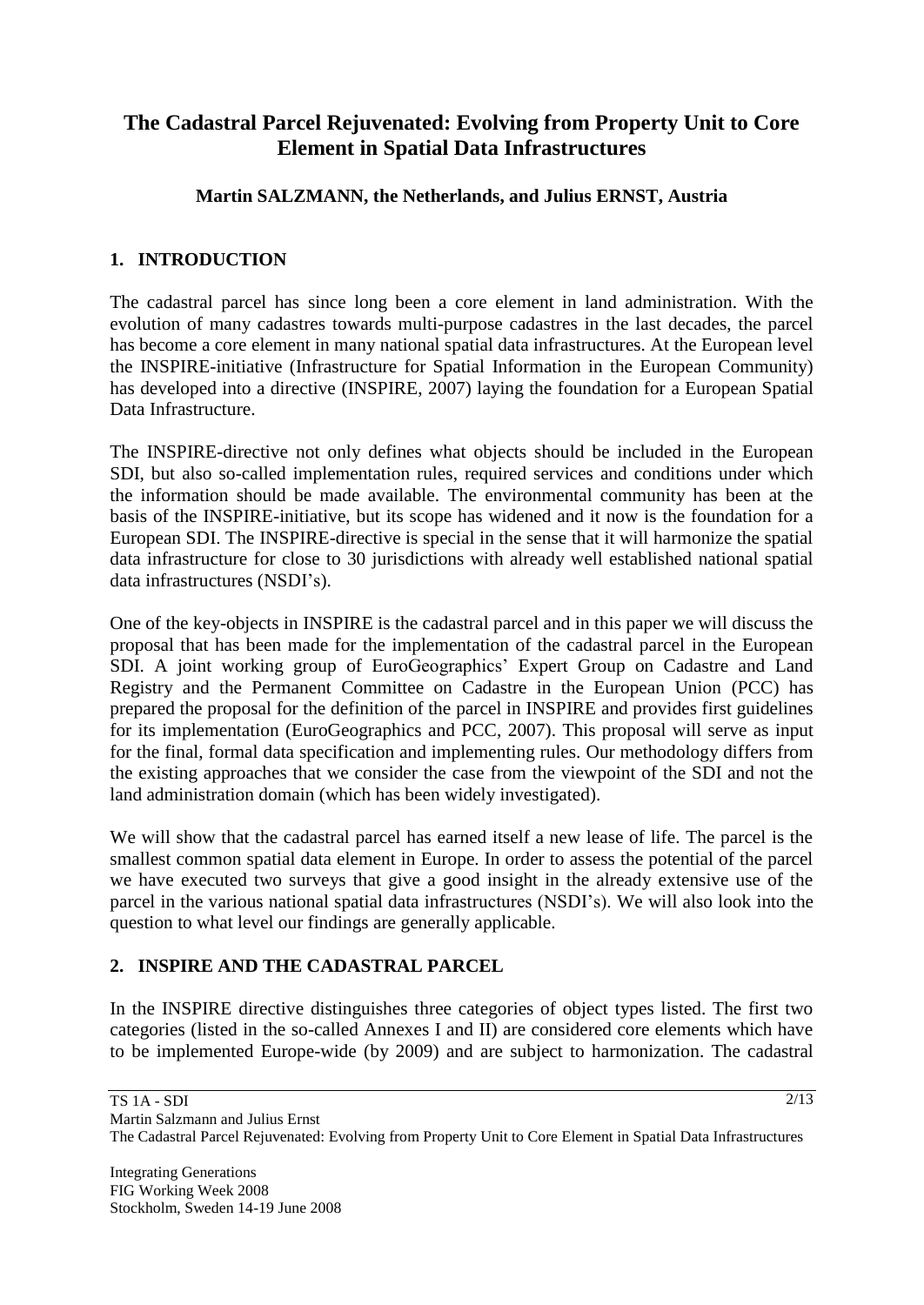parcel is considered a core data element of the directive (by listing it in Annex I). It is defined in the directive as "Areas defined by cadastral registers or equivalent".

By putting the cadastral parcel in Annex I INSPIRE has made the cadastral parcel a cornerstone in the development of a European SDI. This also created the need of a proper proposal for the definition and implementation of the parcel by EuroGeographics and the PCC. In this way these organisations (and their members) would have influence on the design of the final definitions and implementation rules.

# **3. WORKING METHODOLOGY**

Our objectives were to analyse the use and potential of the cadastral parcel in SDI"s and to define the cadastral parcel and its key elements in such a way that it would fulfill the requirements of the European SDI as laid down in the INSPIRE-directive, could be implemented and could be sustained.

Considering the fact that there close to 30 jurisdictions in the European Union and our proposal should be fit to be implemented and used all over Europe, we needed a clear overview of the cadastral parcel in a technical sense and its use in the National Spatial Data Infrastructures. It was not only necessary to define the common elements but also we needed information to determine what information was common and could actually be shared. There existed excellent material on the role and use of the cadastral parcel for land administration purposes (e.g. UNECE, 2004) which was very helpful in our investigations. Our starting point was however the viewpoint of the SDI. From the SDI perspective we defined from existing reference material, operational experience of our agencies and common sense what elements were characterstic for the parcel as a spatial element. We marked the identifier, area, boundary, georeference and origin as potential core elements.

# **3.1 Surveys**

We have executed two surveys which are extensively documented and available in (EuroGeographics and PCC, 2007).

The first survey was basically an inventory of the characteristics of the cadastral parcel in each European jurisdiction. The definition of the cadastral parcel in INSPIRE was, however, too general to execute such a survey. The INSPIRE definition has the advantage that it is generally valid. Disadvantage is that it is too vague to directly assess the key elements and implementation aspects of the cadastral parcel.

Therefore our working group started with the definition of the cadastral parcel as given by UNECE (2004), which reads: "a single closed area or polygon that is determined geographically by its boundaries, contains land under homogeneous property rights and is held in one ownership". We were aware of the fact that this definition does mainly apply to continental Europe (and not to the common law countries) and is directly related to land administration, but at the same time this clear definition resulted in responses from over 25 countries. It enabled us to create a detailed inventory of the characteristics of the parcel across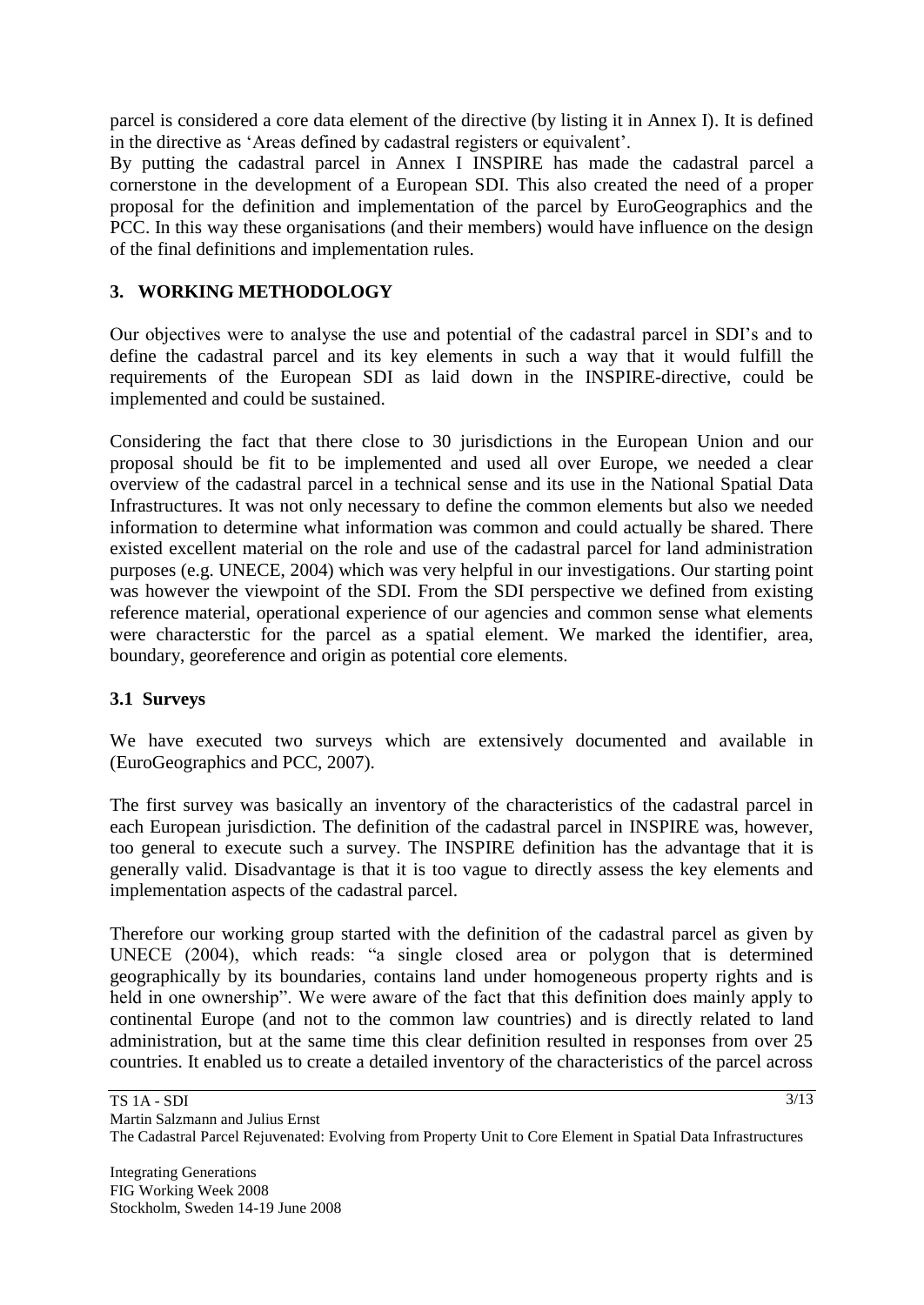Europe, focussing on coverage issues, digital availability, and core elements and additional attributes.

A second survey was issued to assess the use of the cadastral information (and in particular the cadastral parcel) in National Spatial Data Infrastructures throughout Europe. We felt that this would give a clear insight into the potential use and added value of the cadastral parcel in SDI"s both at the national and European level. Moreover, this survey enabled us to assess in how far the uses of the cadastral parcels varied across Europe. Usage across Europe would underpin the direct use of the parcel as part of a European Spatial Data Infrastructure for specific purposes, whereas varied use in some areas would indicate that implementation Europe-wide could be difficult. We considered a wide range of application areas ranging from the (classical) land market to public safety and infrastructure management. We received over 20 responses

### **3.2 Results of the surveys**

The first survey has shown that the cadastral parcel is well established across Europe. It provides detailed information per jurisdiction on the elements attached to the parcel, its quality, (national) coverage, and availability. In Figure 1 we show that the cadastre has already a considerable coverage in Europe and may thus serve as core element in a European SDI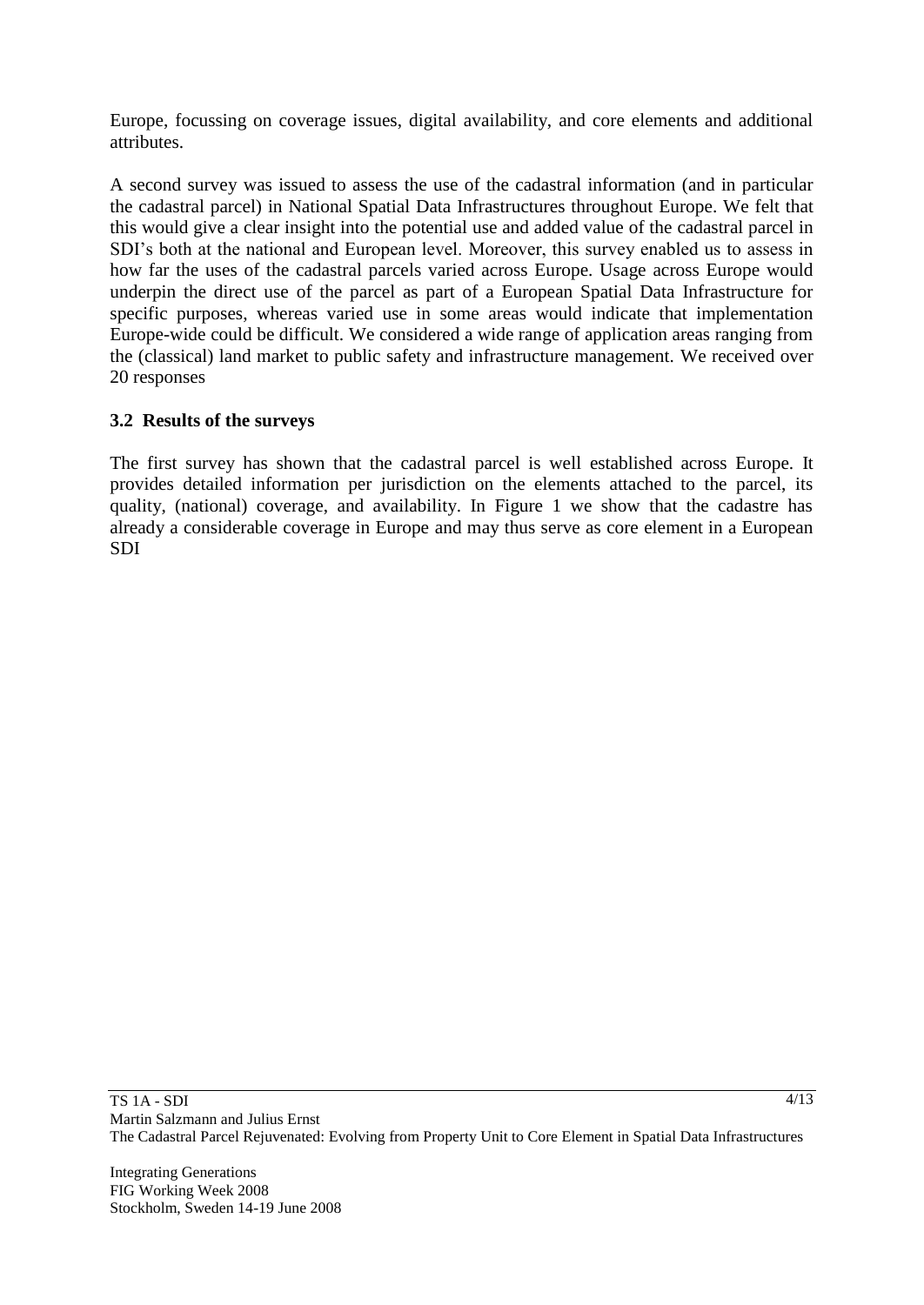

**Fig. 1**: National coverage of the cadastre (from (EuroGeographics and PCC, 2007)).

The results of the second survey (based on 20 responses) show that cadastral parcels are commonly used as an information object in important aspects of the land market (conveyance of property, mortgaging, easements and land/property taxation). Besides, in many countries the cadastral parcel is being used for planning purposes, environmental monitoring, subsidyprogrammes, infrastructure management, public restrictions, public safety, geo-marketing and socio-economic analysis. This clearly shows the potential of the cadastral parcel as the (smallest) basic geographic element across Europe. Depending on the theme, however we saw differences in the actual use between countries. Furthermore there were large differences concerning the possible use or legally required use of the parcel for certain purposes.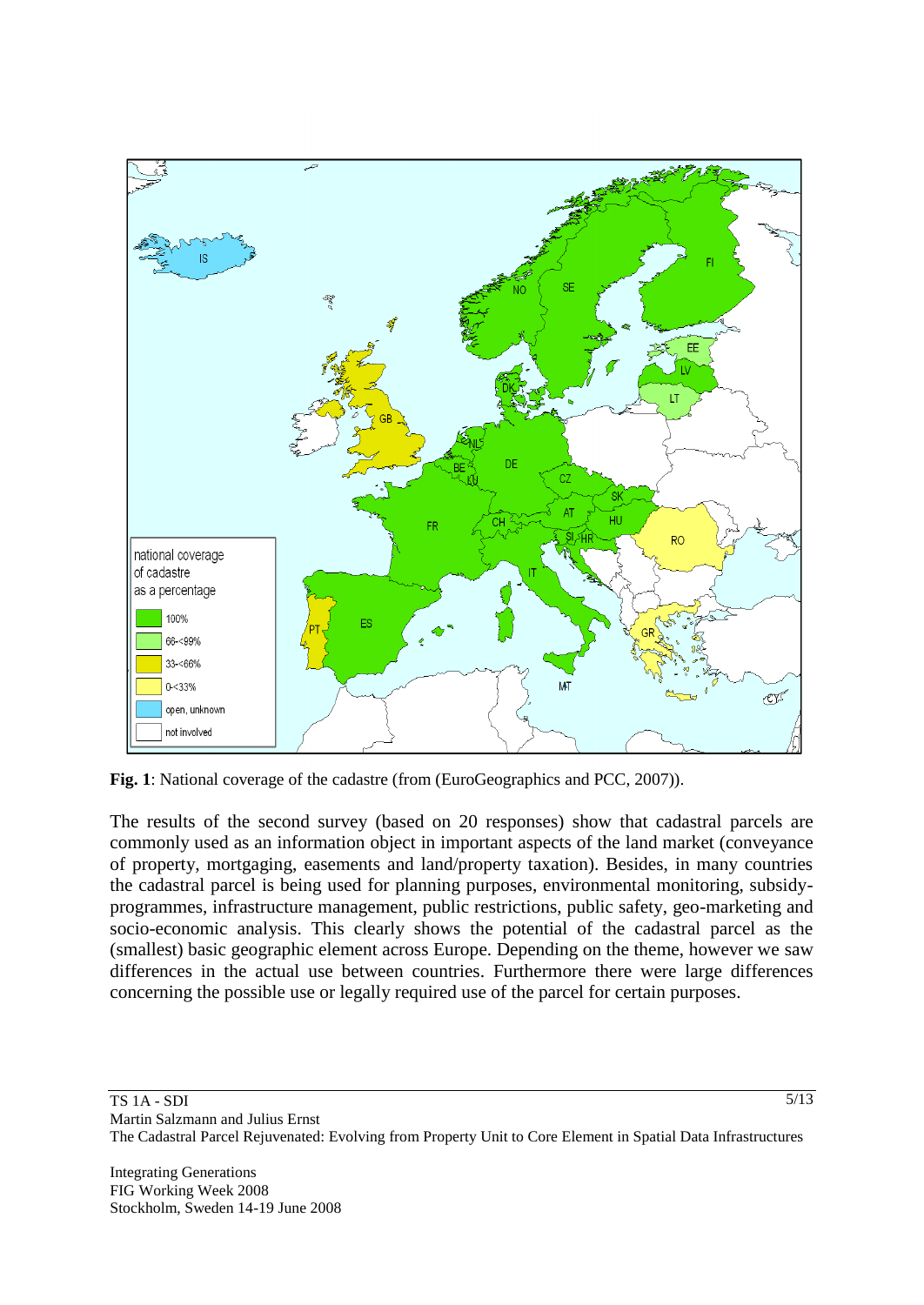### **3.3 Accessibility and availability of parcel data**

Our surveys also touched on the issues of the accessibility (ease of access) and availability (right of access) of data related to the cadastral parcel. We found that in the field of accessibility large progress is being made in Europe. A survey on this aspect would show a steady improvement within, say, every 6 months. Availability of e.g. web services and portals is continuously increasing. A more fundamental issue is related to the availability of all information related to the cadastral parcel (including amongst others ownership, rights). We encountered large differences in availability for the private sector and citizens in this respect (see Fig. 2). This has been one of the major considerations to limit the definition of the cadastral parcel within the European SDI to being a locator, rather than a meaningful object in the sense of land registration. By this we think availability can be achieved quickly. Harmonisation of the parcel with all elements related to land registration is not foreseen as feasible in the near future.

Integrating Generations FIG Working Week 2008 Stockholm, Sweden 14-19 June 2008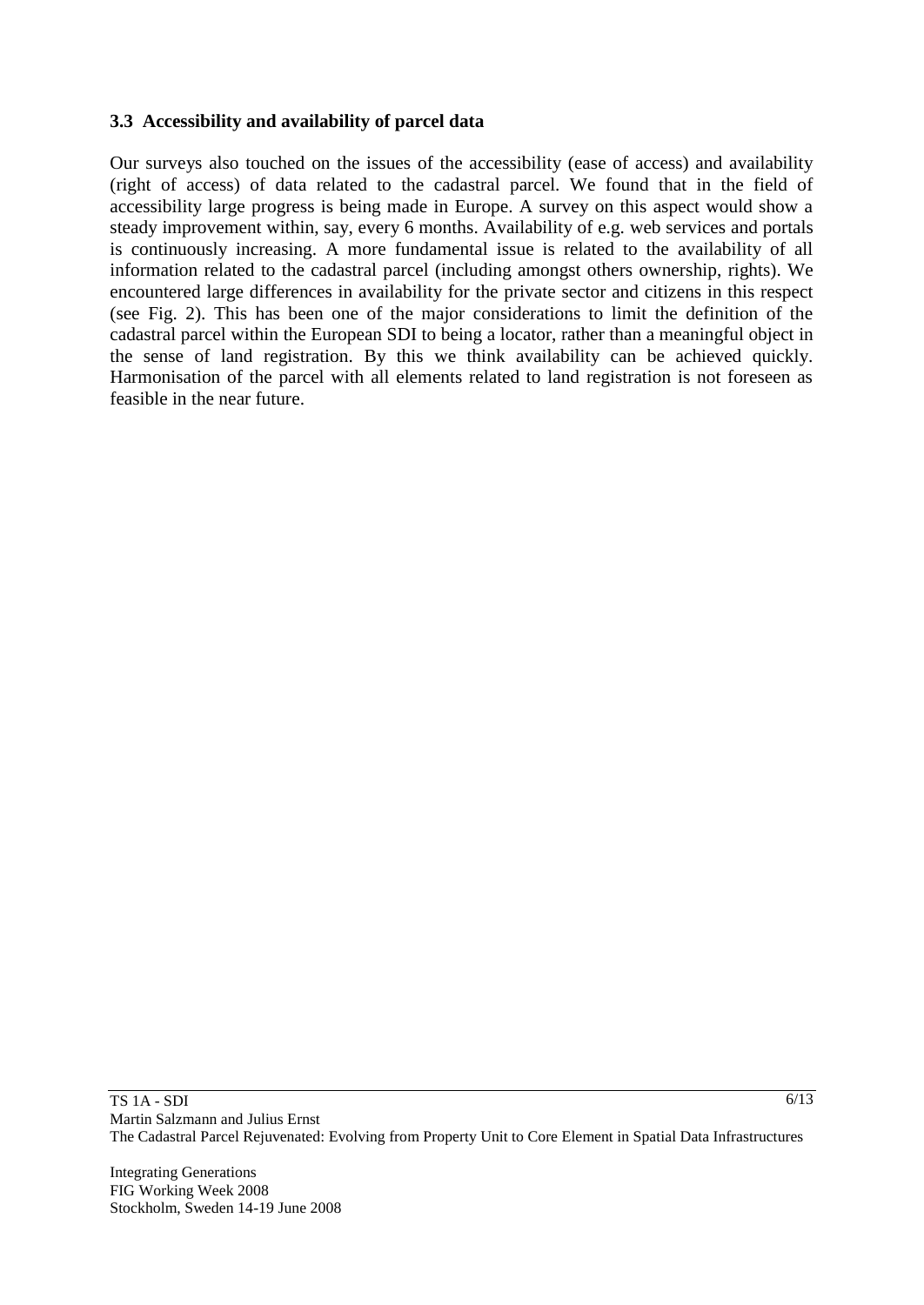

**Fig 2:** availability of cadastral information for private companies and/or citizens (from (EuroGeographics and PCC, 2007)).

### **4. PROPOSAL FOR THE CADASTRAL PARCEL IN INSPIRE**

#### **4.1 Key elements of the cadastral parcel**

The cadastral parcel is basically the smallest spatial object that is widely used across Europe for numerous applications in national spatial data infrastructures. We propose five key elements that define the cadastral parcel in the European SDI. These are:

- unique identifier;
- area;

Integrating Generations FIG Working Week 2008 Stockholm, Sweden 14-19 June 2008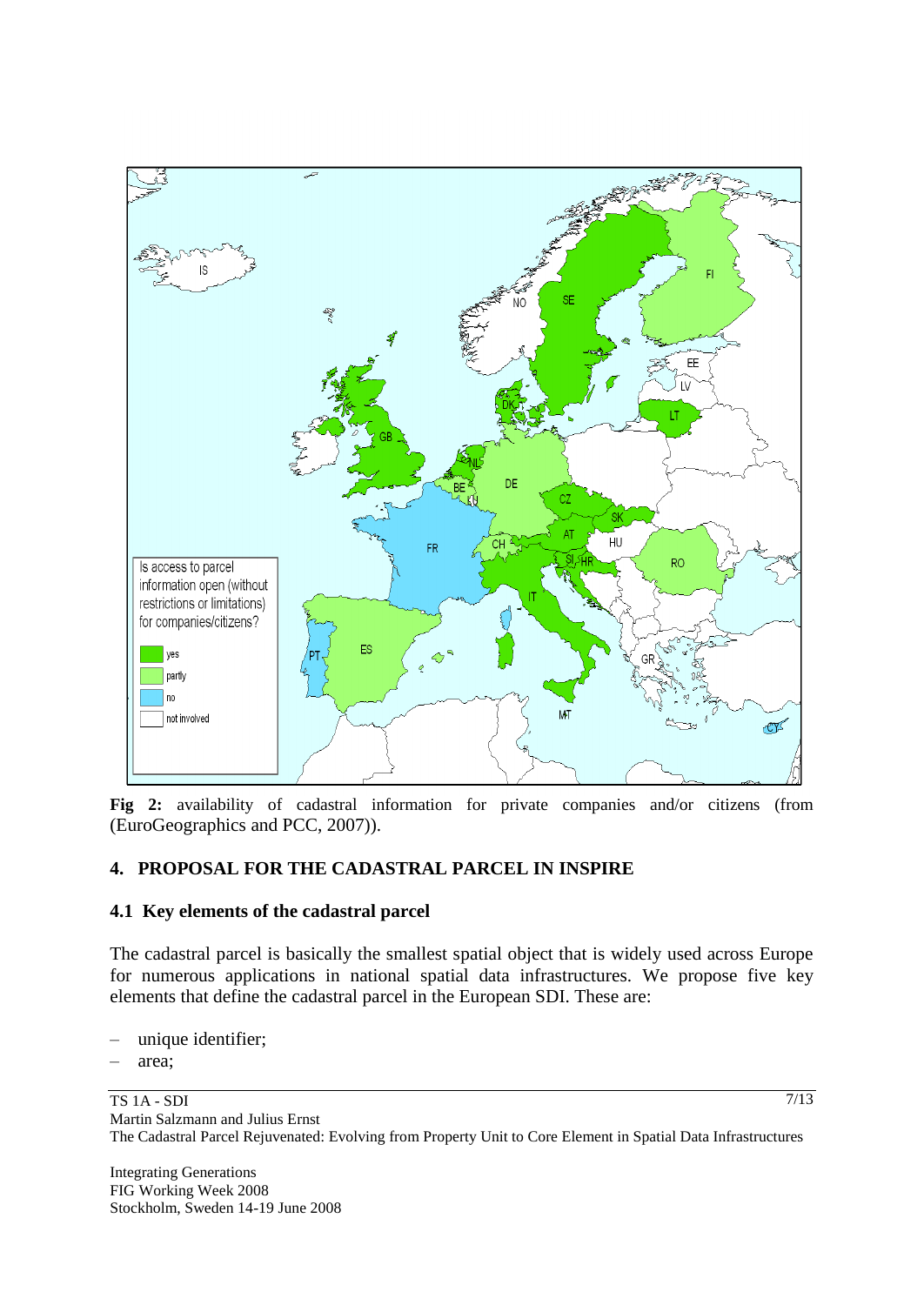- boundaries;
- geo-reference;
- origin and history.

We propose to use the cadastral parcel as a basic geographic unit or locator. Within INSPIRE the parcel will primarily be used as a locator in the geo-information sector in general (although by origin it has always been, and will remain to be, a meaningful object in its own right in the land market and for taxation purposes). Information on rights and ownership is not always available due to legal constraints.

An obvious candidate as a key element was the address (defined in Annex I of INSPIRE as: "a location of properties based on address identifiers, usually by road name, house number and postal code"). From our surveys we found that for parcels with buildings an address is usually available, but that in many countries this is not the case for parcels without buildings. Therefore we have not chosen address as a key element, but consider it as a very useful secondary locator. We found large deviation and variety in quality and coverage between the countries concerning the elements land cover (Annex II) and land use (Annex III) and therefore did not consider them suitable as key-element (although they are closely related to the purposes of INSPIRE).

We think the five core elements listed above make the cadastral parcel widely applicable, relatively easy to implement and a sustainable core element within the INSPIRE-framework.

#### **4.2 Implementation issues**

In order to diminish the variations in the elements and to promote interoperability between European countries we recommend that for each of the five key-elements some minimum requirements are to be met. These are basically implementation rules which were derived from the results of our surveys:

- **Unique identifier:** at least the unique national identifier should be used. Regarding a European unique identifier, we propose a composition of a country identifier and the (national) unique parcel identifier.
- **Area:** should be stated in square metres. Also an indication of the quality and the type (derived geometric or legally binding) regarding the metadata should be provided.
- **Boundaries:** at least raster data should be available as well as coordinates in the national system. Also an indication of its quality is important. Optional is closed polygon's information.
- **Geo-reference:** coordinates in a national system are necessary. The coordinates have to exist as a point *within* the cadastral parcel because the reference point of the parcel, which is the basis of geo-referencing, has to be part of the parcel. We recommend using the geoinformation already available in countries as a starting point.
- **Origin and history:** basically required is the date of the last change. Future developments might require extra details.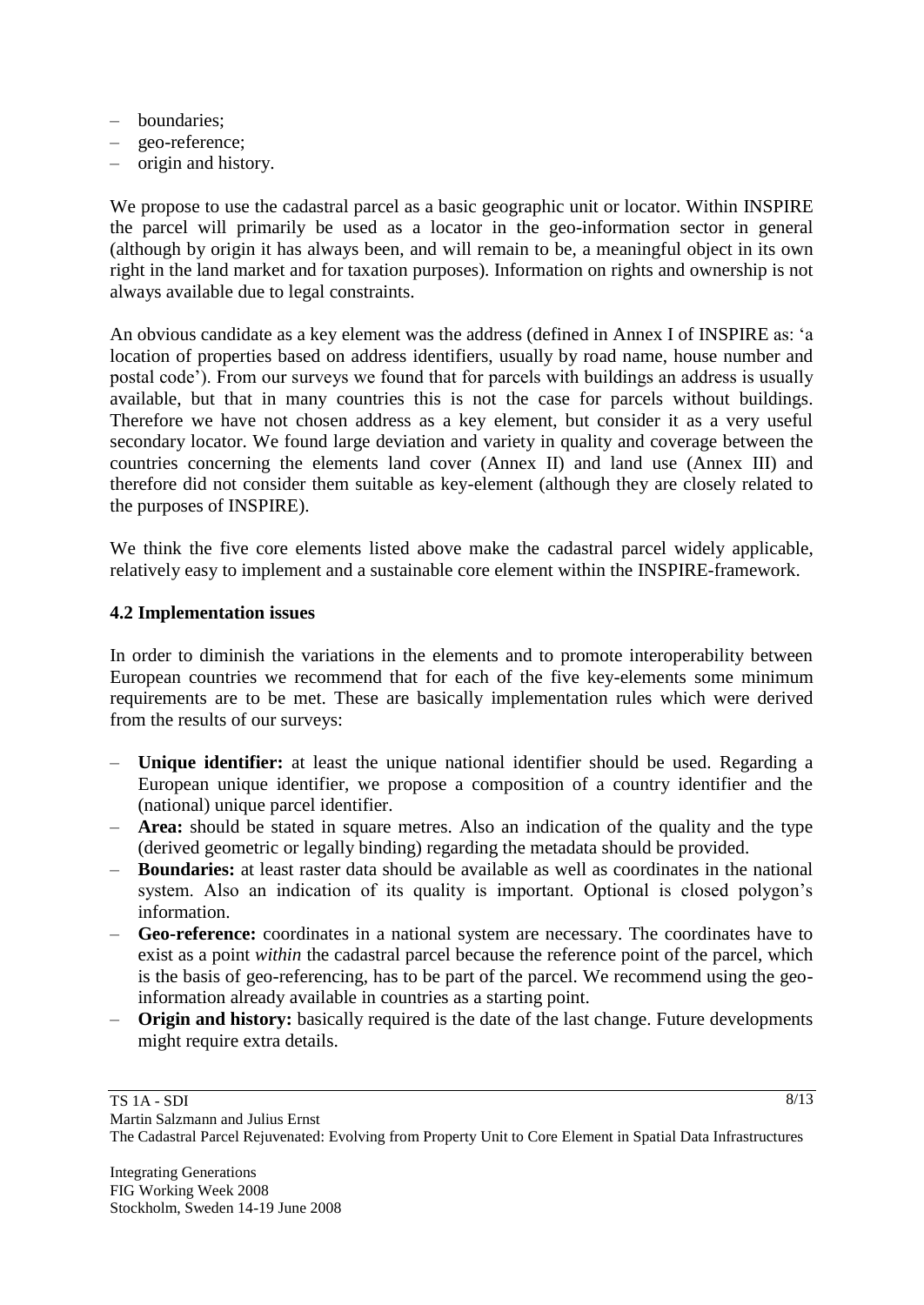Working in the national reference system does not hamper interoperability in Europe; all national systems are well connected to the European reference frame.

In defining the core elements and their implementation we were aware that a full roll-out over Europe will still require effort. In some countries coverage is not yet nationwide (see Fig. 1), but we see an autonomous trend to reach this objective. On the other side our limited definition of the parcel based on its five key elements, makes its implementation feasible. Including information of ownership related issues would hamper its implementation at the moment and would delay the introduction of the parcel as a generally useful spatial object in the European SDI.

### **4.3 Status of the proposal**

In the coming months the drafting team on data specifications within INSPIRE will finalize the definition and implementation specifications of the primary data-elements of the INSPIRE-directive (listed in annexes I and II). Our work has been classified as reference material for the drafting teams by the European Commission.

# **5. USE OF THE CADASTRAL PARCEL IN SDI'S**

With the INSPIRE directive the cadastre and the cadastral parcel in particular are formally established as parts of a European (regional) spatial data infrastructure. At the local, provincial (state), and national level this is actually already common practice.

### **5.1 Cadastral perspective**

From the cadastral perspective much effort has been put in the development of cadastres in the realm of land administration (Kaufmann and Steudler, 1994; UNECE, 2004). Kaufmann and Steudler see the Cadastre as an institution that inventories and registers all rights and restrictions (both according to public and private law) that have an impact within a defined contour of the surface of the Earth. The parcel will be an important, but not the only, object at the base of the registration. In their study and their surveys they already notice that the cadastral parcel has full coverage in many jurisdictions. Considering the full registration of all rights and restrictions the cadastre (and thereby the parcel) must be an essential cornerstone in every jurisdiction (although they not state that explicitly). Important to note is that one of their major findings is that the cadastre of the future is cost recovering (this is already the case in many European countries). This makes the cadastral parcel a sustainable object in the SDI in the long run.

The UNECE (2004) focuses on the implementation of sustainable land administration system in Europe. Their findings correspond to a large extent to the trends described by Kaufmann and Steudler (1994), but also substantiate the findings of our own surveys. The UNECE report does not strive for harmonisation across Europe, but stresses common good practices. It lies the foundations for a good cadastre and as part of that a good definition of the cadastral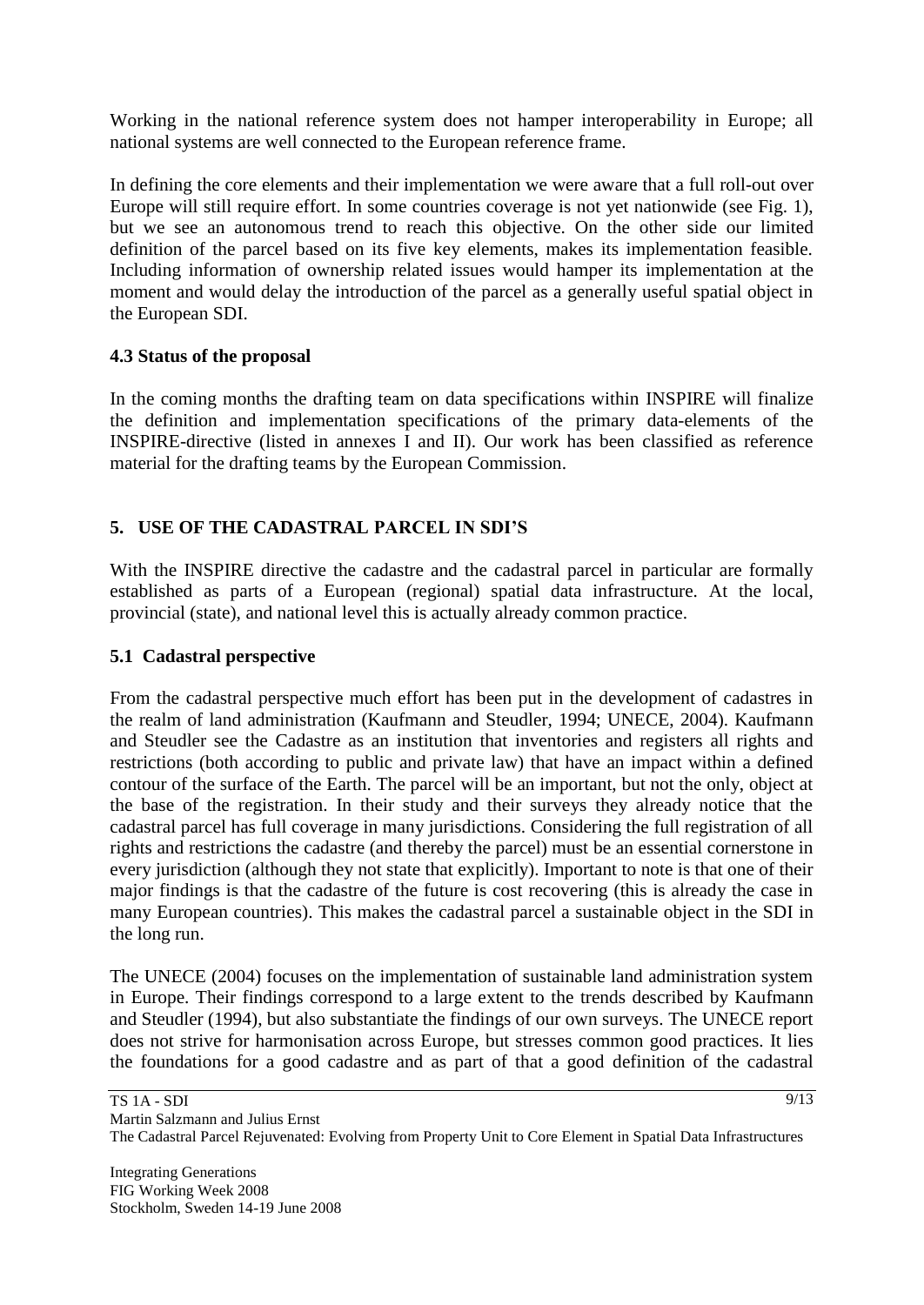parcel. The UNECE reports also concludes that if a proper cadastre is in place its spatial element (the parcel) could be the basis for many processes in society (ranging from agricultural subsidies to land planning). All the key elements of the cadastral parcel we have chosen in our proposal are part of the conclusions and recommendations of UNECE.

In the United States FGDC (2006) is striving for a uniform coverage of parcel data at all levels of government (from local to national). Like in Europe the United States face the situation that there exist various data sources (not so much along the lines of national jurisdictions as in Europe, but more along the lines of the legal mandates of the different levels of government). The definition of the key elements of the cadastral parcel in the US cadastral NSDI contains our five key-elements. It furthermore contains many elements related to ownership and value, being focussed primarily on land administration. In this sense the US SDI is already more mature using the parcel both as a locator and a property unit. It is interesting to note, however, that when specialized to various user groups (ranging from emergency services to energy management) three of our five key-elements are essential to all groups (parcel ID, the parcel outline (boundary), parcel centroid (georeference)). The only two other attributes interesting in the US parcel definition for all parties are the surface owner type (which we discarded because of availability issues) and the indication of improvements underway on the parcel. This to a large extent substantiates our proposal.

A nice overview of the status and role of the cadastres is provided in the Cadastral template [\(www.cadastraltemplate.org\)](http://www.cadastraltemplate.org/). It contains a special chapter on the role of the cadastral layer in SDI and thereby provides an insight in the state of affairs worldwide.

The examples given above might suggest that the cadastral parcel will always be a pivotal element in the national or even regional SDI. This is not automatically the case. It will certainly be so in the densely populated and well administered parts of the world, but there exist large areas where the parcel is only properly defined (and used) in parts of the country (Fourie, 2001). In Africa, for example, there are regions where less than 10% of the land is part of a cadastre.

# **5.2 International perspective**

Our conclusion is that the cadastral parcel as we know it (with its focus on land administration) will certainly be a core element of the local, provincial and national SDI"s. In the regional SDI the cadastral parcel will first be introduced as a locator. Reasons for this are that the availability of all data related to the parcel varies over jurisdictions, many elements are similar but not harmonized, and finally the granularity of the parcel is too high for a general regional (i.e. European) SDI (see, e.g. (Nebert (ed.), 2004)).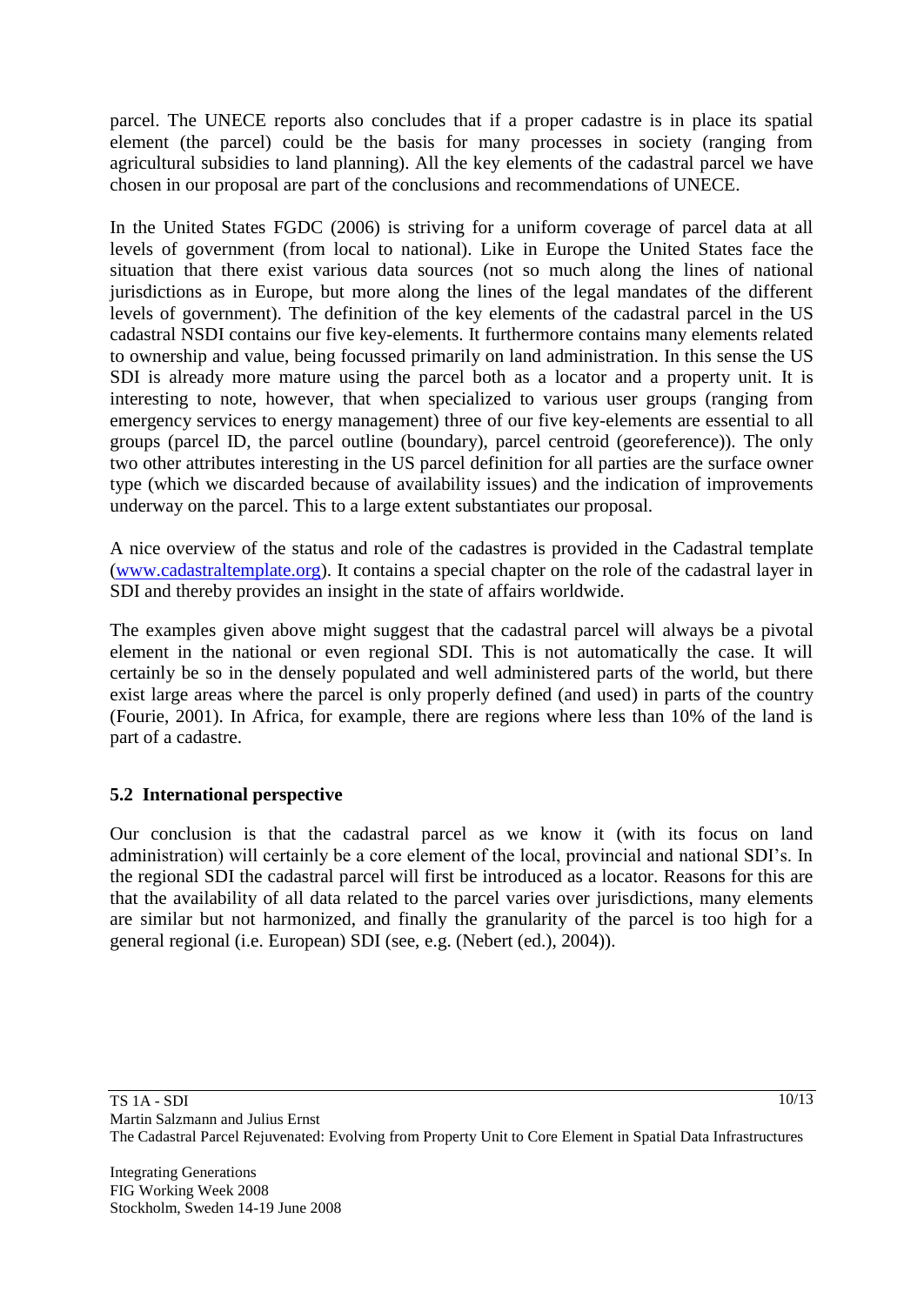

Fig 3: Hierarchy of SDI's.

Over time the definitions of what are core and reference data of SDI at the different levels will evolve. Once we in Europe reach acceptance that the full cadastral dataset is core, also the European SDI will contain the cadastral parcel with all its elements (see Fig. 3).

In the meantime we see an European market for land information emerge. The EU policy of opening up financial markets and stimulating cross-border transactions, creates an environment in which at a European level and land information infrastructure comes into existence. The EULIS-service [\(www.eulis.org\)](http://www.eulis.org/) is set up for this purpose. We expect that once this domain information infrastructure reaches a sufficient level of maturity, it will be embedded a European (spatial) data infrastructure. An important aspect in these endeavours is also the issue of availability of parcel data related to land administration (see §3.3) and the control over parcel data by the authorities in the various jurisdictions. Because of market pressure there is convergence, but not yet at the level that uniform, harmonised cadastral parcels are available across Europe.

Also at the policy level both EuroGeographics and the PCC foresee increasing exchange of cadastral information, harmonisation and increasing SDI-interoperability (EuroGeographics, 2007). It is a gradual process due to the fact the European SDI is not created from scratch but is partly based on well established land administration systems with rules and regulations of their own.

### **6. CONCLUSIONS**

The cadastral parcel will be a core spatial data theme in the European SDI through the INSPIRE-directive. We have defined core elements of the cadastral parcel based on an "SDIview" rather than the classical view of the parcel as being an property unit. Our surveys have shown that the cadastral parcel has a good coverage across Europe and is already widely used in many national spatial data infrastructures. In order to facilitate its implementation and to maximize its use we have proposed five key elements of the parcel. Based on this definition the cadastral parcel is used as the smallest, common spatial object widely available across Europe. The future will bring additional standardization. In the longer run also the cadastral parcel as property unit will be considered as part of the European SDI.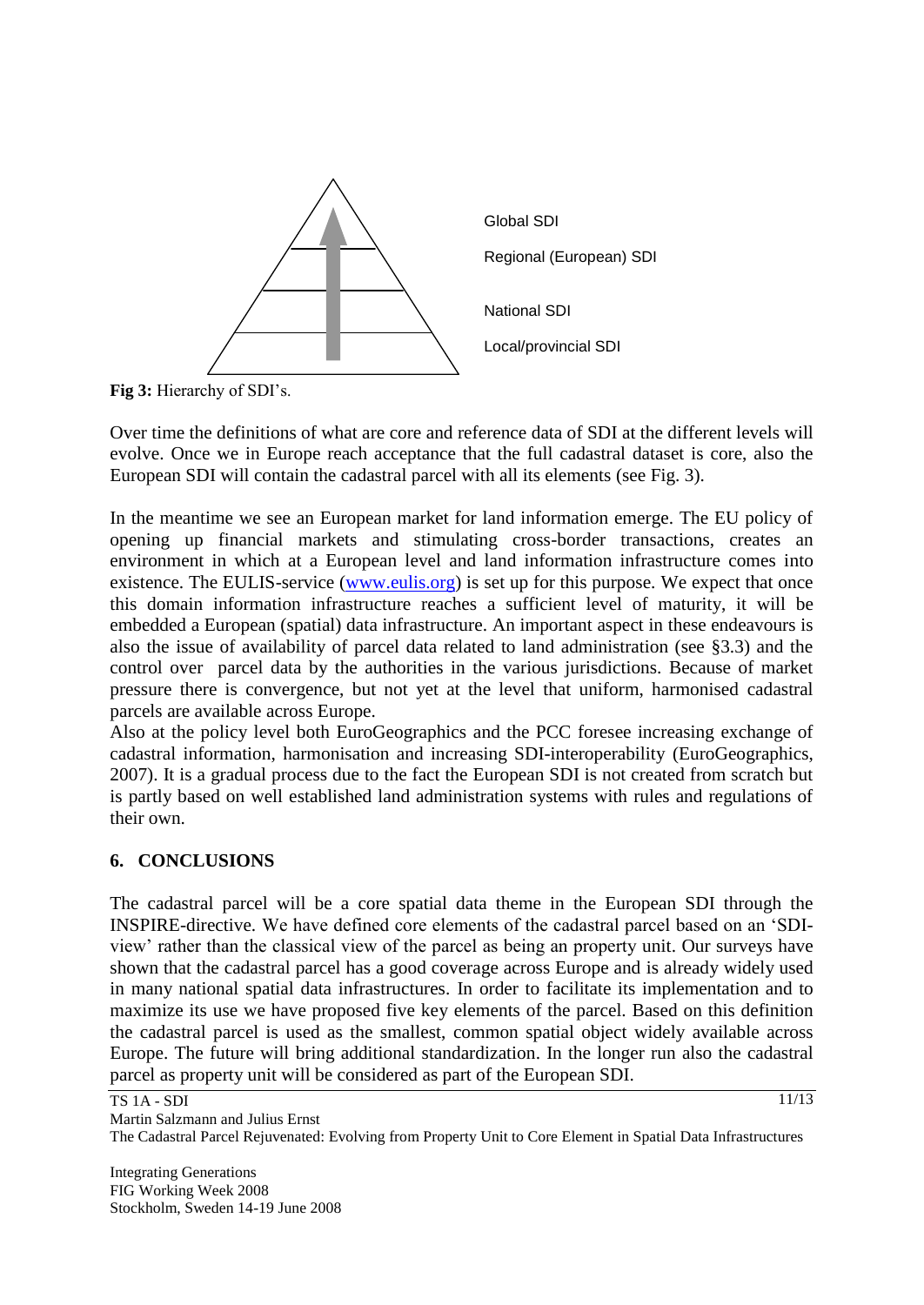### **REFERENCES**

Cadastral template [\(http:///www.cadastraltemplate.org\)](http://www.cadastraltemplate.org)

EuroGeographics and PCC (2007); The cadastal parcel in NSDI's and in INSPIRE. [\(http://www.eurogeographics.org/eng/documents/finalreportaugust20073pdf\\_000.pdf\)](http://www.eurogeographics.org/eng/documents/finalreportaugust20073pdf_000.pdf)

EuroGeographics (2007); Cadastre and Land Registration in Europe in 2012. [\(http://www.eurogeographics.org/eng/documents/visionEGCLRG\\_20071004visiontobepublis](http://www.eurogeographics.org/eng/documents/visionEGCLRG_20071004visiontobepublished_2_.pdf) hed  $2$  .pdf)

FGDC Cadastral Subcommittee (2006). Cadastral NSDI Reference Document, version 10, July 31, 2006. [\(http://www.nationalcad.org/data/documents/Cadastral NSDI Reference](http://www.nationalcad.org/data/documents/Cadastral%20NSDI%20Reference%20Document%20v10.pdf)  [Document v10.pdf\)](http://www.nationalcad.org/data/documents/Cadastral%20NSDI%20Reference%20Document%20v10.pdf)

Fourie, C. (2001). The use of new forms of spatial information, not the cadastre, to provide tenure security in informal settlements. [\(http://users.iafrica.com/a/au/augusart/online\\_nairobi.html\)](http://users.iafrica.com/a/au/augusart/online_nairobi.html)

INSPIRE (2007); Directive 2007/2/EC of the European Parliament and of the Council of 14 March 2007 establishing an Infrastructure for Spatial Information in the European Community (INSPIRE); Official Journal of the European Union L108, 25.04.2007. [\(http://www.ec-gis.org/inspire/directive/l\\_10820070425en00010014.pdf](http://www.ec-gis.org/inspire/directive/l_10820070425en00010014.pdf) )

Kaufmann, J. and D. Steudler (1998). Cadastre 2014, a vision for a future cadastral system. FIG

Nebert, D.D. (2004); Developing Spatial Data Infrastructures: The SDI Cookbook, Version 2.0. [\(http://www.gsdi.org/docs2004/Cookbook/cookbookV2.0.pdf](http://www.gsdi.org/docs2004/Cookbook/cookbookV2.0.pdf) ).

UNECE (2004); Guidelines on real property units and identifiers [and their importance in supporting effective national land administration and land management]; UN, Geneva.

#### **ACKNOWLEDGEMENTS**

This paper has been inspired by and is to a large extent based on the work of our colleagues of the joint EG/PCC Working group on the Cadastral Parcel within NSDI"s and INSPIRE. We wish to thank Berny Kersten (EuroGeographics Head Office), Wilhelm Zeddies (Germany), Ignacio Duran Boo (Spain), Amalia Velasco (Spain), Pierrette Fraisse (Belgium), Bo Lauri (Sweden), Pia Dahl Hojgaard (Denmark), Luigi Caraglio (Italy) and Francis Kaell (Luxembourg) for the many fruitful discussions, sharing of experiences and last but not least the hard work related to our workshops.